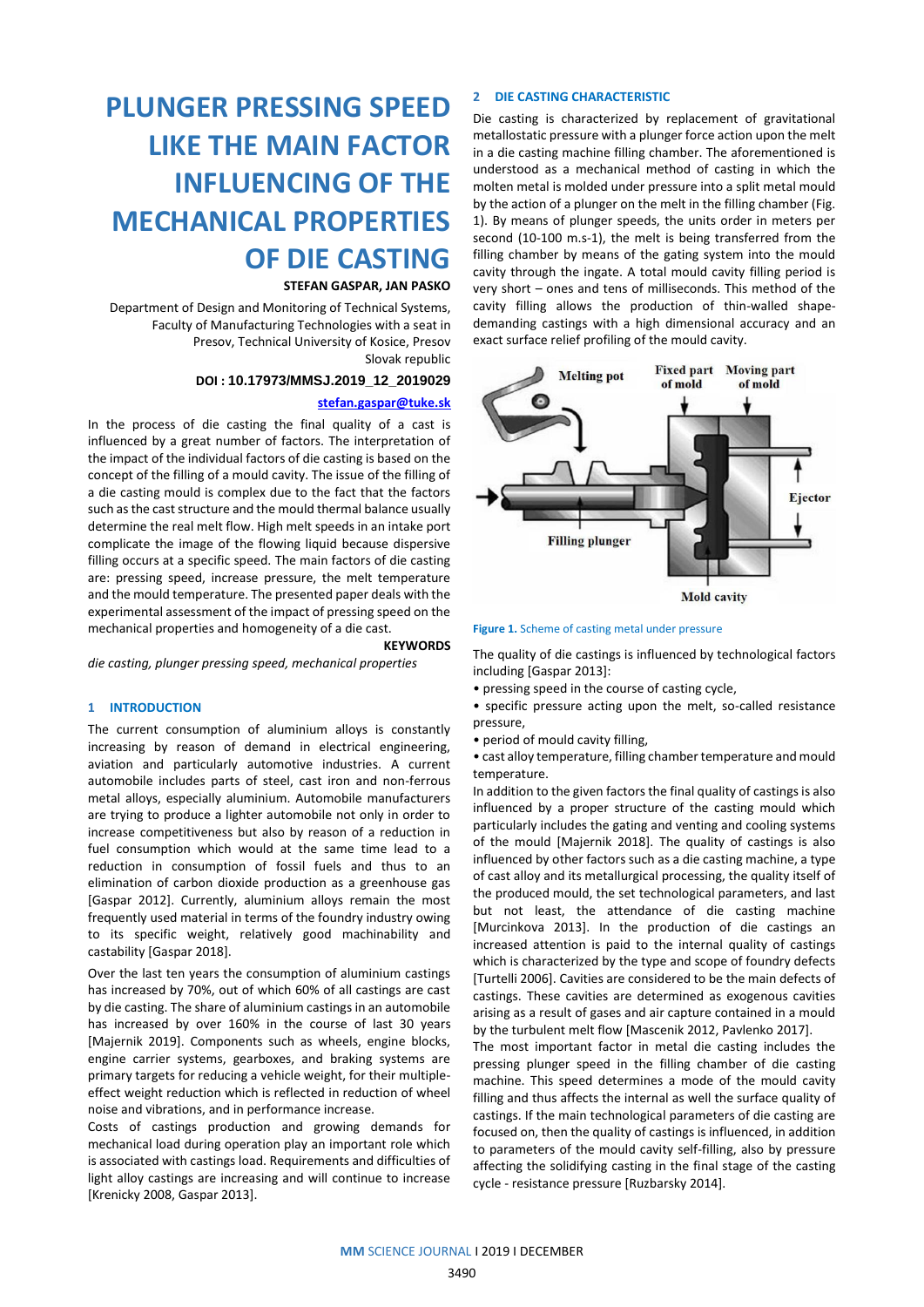## **3 EXPERIMENTAL METHODS AND EQUIPMENT USED**

A die casting machine with a type designation of Müller Weingarten 600 designed for casting of non-ferrous metals with a horizontal filling chamber was used to perform the experiments. The influence of changes of plunger speed the final quality of the casting made of ENAC 47100 (AlSi12Cu1 (Fe)) alloy, represented by mechanical properties, were monitored by permanent deformation "s" and hardness "HB" according to Brinell. Alternator flange castings (Fig. 2) cast in a quadrupled die casting mould with an automatic ejection was used for analysis. The mould treatment was performed automatically with an equipment by the company of Wollin by means of the agent Dascocast in the ratio of 1:100 and lubrication of a pressing plunger in the filling chamber by means of the lubricating agent Metalstar FE 82. Monitoring of technological parameters in experiments was allowed directly on the screen of die casting machine control system and with the dosing furnace control system.



**Critical casting point** 

**Figure 2. Test casting** 



**Figure 3. Equipment TIRAtest 28200** 

Chemical composition of the objective alloy was determined in the laboratory at the temperature of 22 ºC and 50% of relative humidity with a spectrometer SPECTROCAST. The static test in pressure (permanent deformation) was measured with the equipment of TIRAtest 28200 (Fig. 3). A term of permanent deformation means deformation measured with incomplete unloading. Permanent deformation tests were performed on a critical casting point and performed in accordance with GME 06 007 and GME 60 156 standards. Under these standards the initial loading force of Fa =  $16$  kN and loading speed of  $10$ mm.s-1 were defined. After reaching the maximum deformation value a subsequent unloading onto a half of the initial load force Fm = 8 kN occurred and thus the permanent deformation was developed. According to the standard prescribed values the permanent deformation at 50% of loading Fa is of value 0.150 mm.

Measuring of the hardness of cast samples was performed according to Brinell with the measurement equipment of HPO 250. Conditions of hardness measurements complied with EN

6506-1 standard: (a ball diameter D = 25mm, loading force  $F = 613N$  and loading period  $t = 10 s$ ).

## *3.1 Characteristic of monitored factors*

The casting quality within the performed experiment was represented by mechanical properties as follows: permanent deformation "s" and hardness "HB". When performing the experiment, the constant and variable technological factors were determined the influence of which upon the values of mechanical properties was monitored, particularly:

Constant technological factors:

• melt temperature: 710 °C

• mould temperature: 205 °C

• increase pressure: 25 MPa • amount of metal residue in pressing chamber: 25 mm

Variable technological factors:

• plunger pressing speed: 1.9; 2.3; 2.6; 2.9; 3.2 m.s-1

#### *3.2 Chemical composition analysis*

To perform a planned experiment, the melting with chemical composition given in Tab. 1 was carried out and it is in accordance with EN 1706 standard.

Table 1. Chemical composition of alloy according to EN 1706 standard

| <b>Chemical composition of the experimental</b><br>cast of the applied alloy<br>% of elements content |                  |              |                |              |              |  |  |  |  |  |
|-------------------------------------------------------------------------------------------------------|------------------|--------------|----------------|--------------|--------------|--|--|--|--|--|
| Al                                                                                                    | Si               | Fe<br>Cu     |                | Mn           | Mq           |  |  |  |  |  |
| 85.27                                                                                                 | 12.02            | 0.71         | 1.19           | 0.21         | 0.13         |  |  |  |  |  |
| according to EN 1706 standard                                                                         |                  |              |                |              |              |  |  |  |  |  |
| rest                                                                                                  | $10.5 -$<br>13.5 | max. 1.5     | $0.7 -$<br>1.2 | max.<br>0.55 | max.<br>0.35 |  |  |  |  |  |
| cr                                                                                                    | Ni               | Zn           | Pb             | Sn           | Ti           |  |  |  |  |  |
| 0.02                                                                                                  | 0.02             | 0.35         | 0.02           | 0.03         | 0.03         |  |  |  |  |  |
| according to EN 1706 standard                                                                         |                  |              |                |              |              |  |  |  |  |  |
| max.<br>0.1                                                                                           | max.<br>0.3      | max.<br>0.55 | max.<br>0.2    | max.<br>0.1  | max.<br>0.2  |  |  |  |  |  |

# **4 ANALYSIS OF MECHANICAL PROPERTIES**

With each adjusted technological parameter of die casting (either pressing plunger speed or resistance pressure) 5 pieces of castings were cast (from "a" to "e"). Overall, 25 pieces of castings were cast within the experiment. Tab. 2 shows the measured values of permanent deformation and hardness depending on the plunger pressing speed (category A).



**Figure 4.** Dependence of average values of permanent deformation on the change of plunger pressing speed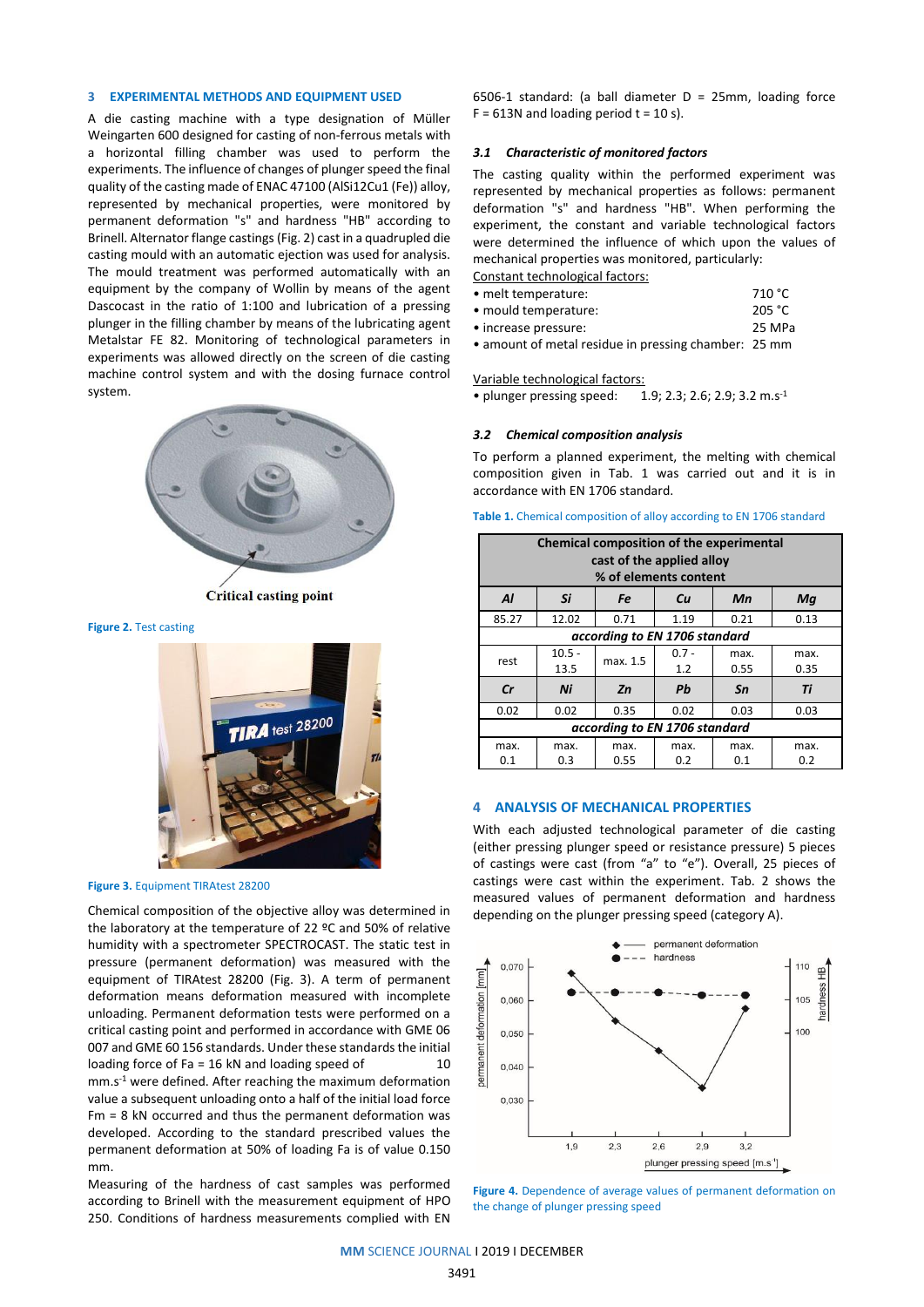## **Table 2.** Chemical composition of alloy according to EN 1706 standard

| Permanent deformation "s" [mm] |                                           |       |       |       |       |       |                     |  |  |  |
|--------------------------------|-------------------------------------------|-------|-------|-------|-------|-------|---------------------|--|--|--|
|                                | Plunger<br>pressing<br>speed<br>$[m.5-1]$ |       |       |       |       |       |                     |  |  |  |
| Sample<br>No.                  |                                           | a     | b     | C     | d     | e     | Aritmet.<br>average |  |  |  |
| A.1                            | 1.9                                       | 0.079 | 0.064 | 0.074 | 0.062 | 0.061 | 0.068               |  |  |  |
| A.2                            | 2.3                                       | 0.059 | 0.049 | 0.056 | 0.057 | 0.045 | 0.053               |  |  |  |
| A.3                            | 2.6                                       | 0.043 | 0.049 | 0.041 | 0.042 | 0.046 | 0.044               |  |  |  |
| A.4                            | 2.9                                       | 0.036 | 0.035 | 0.031 | 0.033 | 0.031 | 0.033               |  |  |  |
| A.5                            | 3.2                                       | 0.061 | 0.053 | 0.056 | 0.059 | 0.060 | 0.058               |  |  |  |
| Hardness "HB"                  |                                           |       |       |       |       |       |                     |  |  |  |
| A.1                            | 1.9                                       | 108   | 108   | 107   | 107   | 107   | 107                 |  |  |  |
| A.2                            | 2.3                                       | 109   | 107   | 107   | 106   | 106   | 107                 |  |  |  |
| A.3                            | 2.6                                       | 108   | 108   | 106   | 107   | 107   | 107                 |  |  |  |
| A.4                            | 2.9                                       | 104   | 106   | 107   | 104   | 107   | 106                 |  |  |  |
| A.5                            | 3.2                                       | 107   | 105   | 105   | 107   | 106   | 106                 |  |  |  |

Fig. 4 interprets dependence of average values of permanent deformation on the change of plunger pressing speed and Fig. 5 interprets dependence of average values of hardness on the change of plunger pressing speed.



**Figure 5.** Dependence of average values of hardness on the change of plunger pressing speed

### *4.1 Internal homogeneity analysis*

Internal homogeneity of castings was performed with the selected castings in points in case of which permanent deformation was measured in order to compare the obtained results of permanent deformation with RTG analysis. Fig. 6 documents the RTG picture without any obvious inner defect of the analysis of sample No. A.4-d which was included into a set of samples showing the lowest values of permanent deformation.



**Figure 6.** RTG analysis – sample No. A.4.d

RTG analyses of the sample No. A.1-a (Fig. 7) show inner defects documented by light spots. The presented samples were included into a set of samples showing the highest values of permanent deformation.



**Figure 7.** RTG analysis – sample No. A.1.a

## **5 EVALUATION OF MEASURED RESULTS**

Evaluation of mechanical properties which involved permanent deformation "s" and hardness "HB" according to Brinell was performed by their monitoring on a critical casting point, i.e. in an assembly hole formed by means of the metallic core. Based on a set of measurements with the test equipment of TIRAtest 28200 the permanent deformation values depending on pressing speed were obtained. Hardness HB was evaluated depending on pressing speed with the equipment of 250 HPO. The RTG analysis of inner homogeneity was also performed which is the most common method of non-destructive checking reliably visualizing the point, shape and dimensions of inner cavities in order to relate the causes of worse values of permanent deformation of the experimental samples with these parameters.

The highest values of permanent deformation in terms of the pressing speed were observed with the analysed samples at the plunger pressing speed of 1.9 ms<sup>-1</sup>. Further increase of the plunger pressing speed up to the value of 2.9 ms-1 causes decrease in the values of permanent deformation to the value of s = 0.033 mm. The highest quality castings were produced at this pressing speed. Based on the course of evaluation of permanent deformation depending on the pressing speed it can be concluded that the mould cavity filling depends on the speed of the metal flow in the ingate which determines a mode of the mould cavity filling. It is assumed that the filling mode transfers from turbulent to dispersion or a combination thereof. The cause of worse values of permanent deformation, as demonstrated by the RTG analysis, is the presence of inner cavities. These cavities are defined as the exogenous bubbles arising as a result of capture of gases and air contained in the mould by the turbulent melt flow. Hydrogen dissolved in the melt could diffuse in these bubbles. However, the process of hydrogen elimination is considered to be the secondary one. Stemming from the wall thickness of the analysed castings, of operating pressure etc., elimination of hydrogen out of the melt is unlikely.

A significant difference among the values of surface hardness of the casting in terms of changes of plunger speed and of resistance pressure has not been proved. The facts involved confirm the assumptions of the influence of plunger pressing speed upon hardness HB in the way that the die casting is characterized by a high degree of the melt subcooling when being in contact with a relatively cold wall of the mould resulting in the formation of the fine-grained structure in the peripheral walls of the casting.